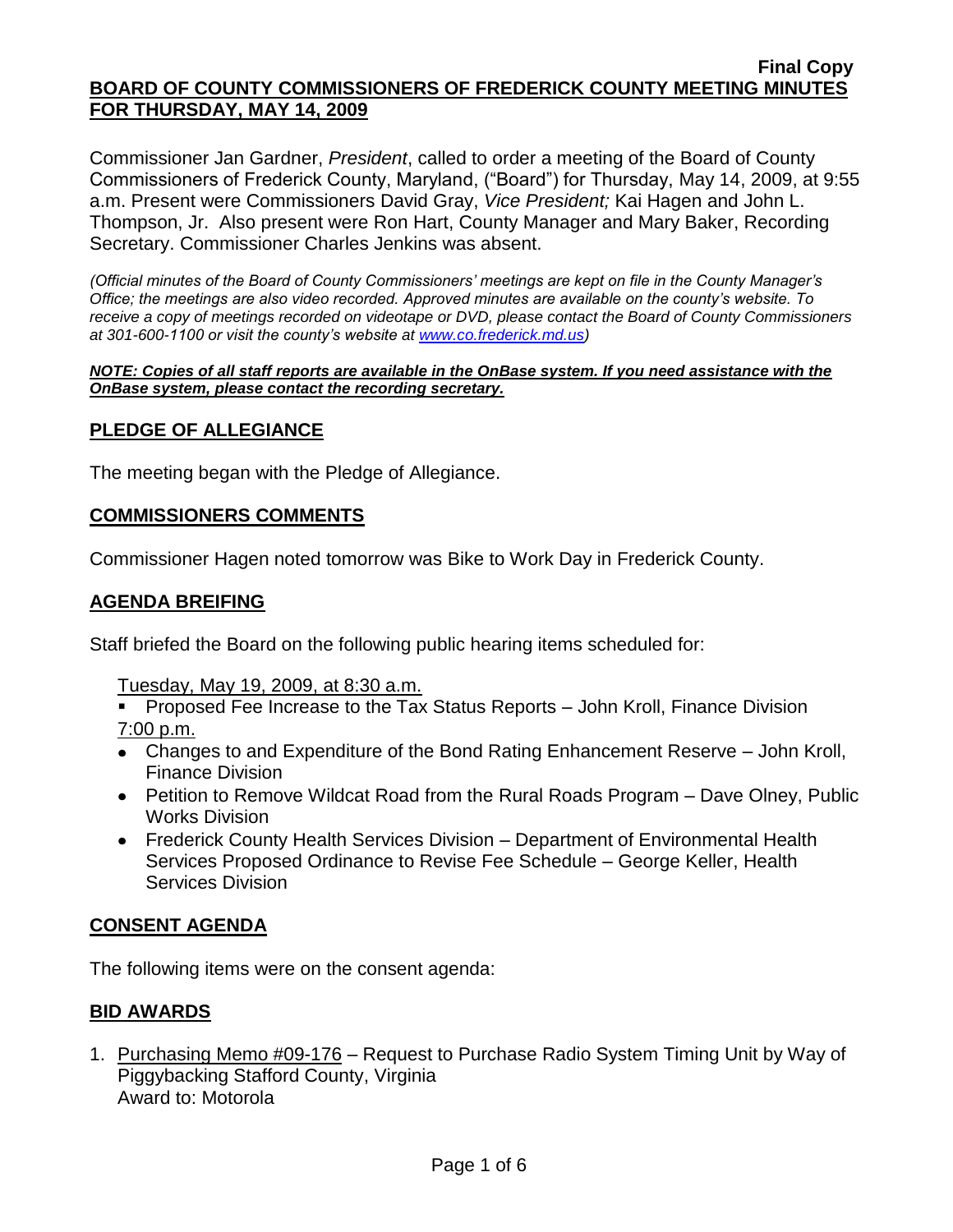#### **Final Copy BOARD OF COUNTY COMMISSIONERS OF FREDERICK COUNTY MEETING MINUTES FOR THURSDAY, MAY 14, 2009**

Award amount: \$118,207.52

2. Purchasing Memo #09-195 – Request to Rescind Award to Verizon Network Integration Corporation and Re-Award to Presidio Network Award to: Presidio Network Solutions Award amount: \$551,000.00

## **BUDGET TRANSFERS**

- 1. #BT-09-174, Accounting, Finance
- 2. #BT-09-175, Transit Services
- 3. #BT-09-176, Accounting, Finance

# **GRANT**

- 1. Consideration of an American Reinvestment and Recovery Act (ARRA) Application for the Frederick County Department of Aging (Congregate and Home Delivered Meal Programs) – Carolyn True, Citizens Services Division
- 2. Grant Addendum for the Existing "Urban Wetlands Program, Bennett Creek Watershed Pilot" Grant – Jessica Hunicke and Shannon Moore, Public Works Division

## **CHANGE ORDER**

1. Winchester Hall Electrical Upgrades "Additional Design Services" - Change Order No. 2 – Kevin Vida, Public Works Division

Ms. Hunicke and Ms. Moore presented information regarding Grant Addendum for the Existing "Urban Wetlands Program, Bennett Creek Watershed Pilot" Grant, at the request of Commissioner Gray.

Commissioner Gray moved to approve the consent agenda as presented. Commissioner Hagen seconded the motion that passed 4-0 with Commissioner Jenkins absent.

### **ADMINISTRATIVE BUSINESS**

### **Bid Award - Purchasing Memo #09-207, Extension of Fuel Supply Contract with Fleetcor Technologies, Inc. – Hal Good, Finance Division**

Mr. Good and Pat Hannah, Management Services Division, presented information to the Board.

Commissioner Gray moved to approve the bid award as presented. Commissioner Hagen seconded the motion that passed 4-0 with Commissioner Jenkins absent.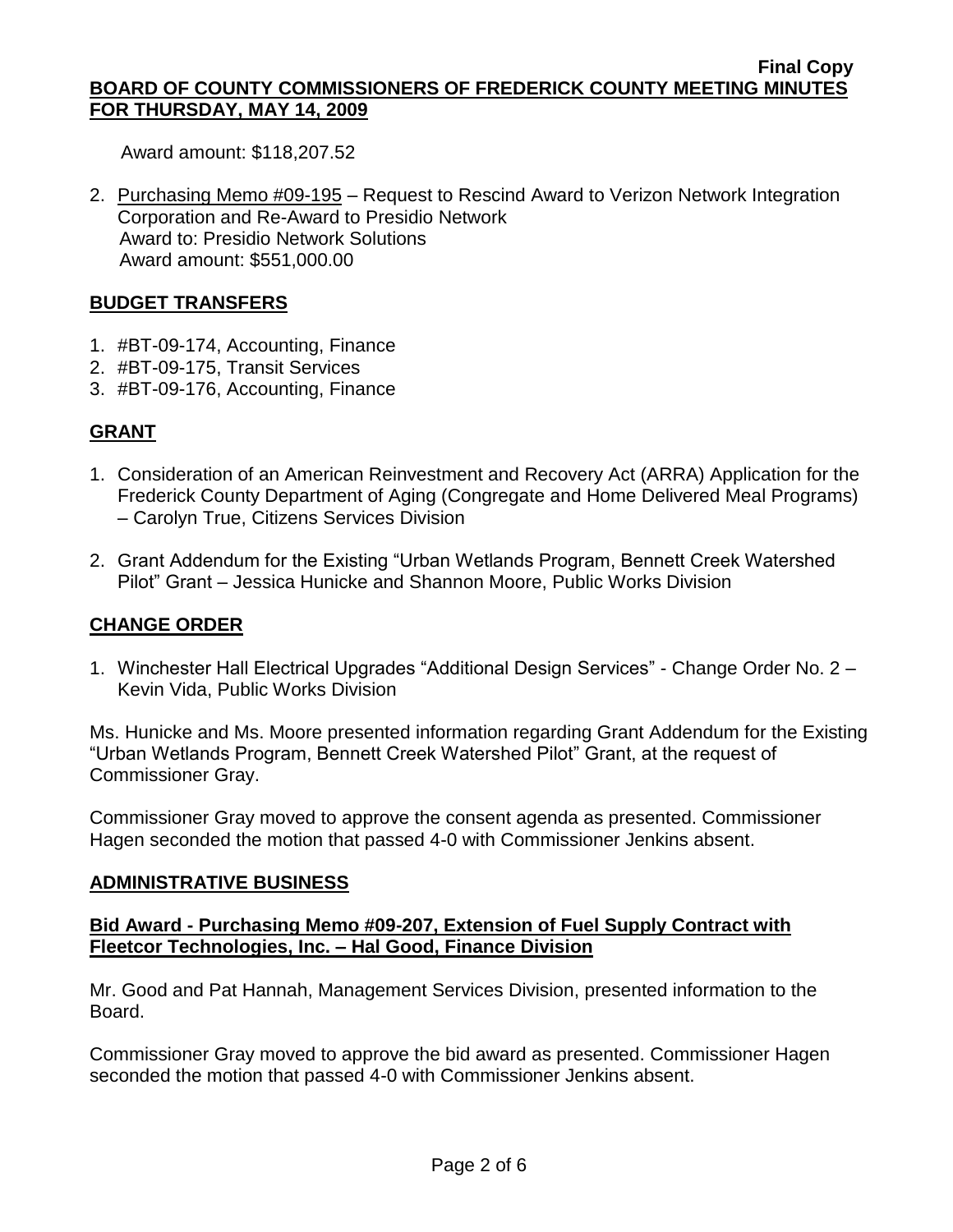## **Consideration of Operational Changes at Senior Centers in Frederick County – Carolyn True and Kitty Devilbiss, Citizens Services Division**

Ms. True, Ms. Devilbiss, Carroll Jones, Mayor, City of Brunswick and James Hoover, Mayor, Town of Emmitsburg, presented information to the Board. Two of the changes would be closure of alternating facilities on alternating days and the reassignment of staff as needed.

Commissioner Thompson moved to approve staff's recommendations as presented in the staff report. Commissioner Gray seconded the motion.

Commissioner Gray offered an amendment to the motion to include staff looking into various transportation options and issues surrounding the facility closures.

Commissioner Gardner moved to table the above motion and directed staff to come back at a later date with information regarding transportation to and from the senior centers and closure dates and times for each facility. Commissioner Hagen seconded the motion that passed 3-1 with Commissioner Thompson opposed and Commissioner Jenkins absent.

### **Discussion of the FY 2010 Operating Budget – Mike Gastley, Finance Division**

Mr. Gastley presented updates to the FY 2010 Operating Budget.

Commissioner Gray moved to recognize the recovery to the general fund of indirect cost that would be charged to the fire tax districts reducing the deficit buy \$700,000. Commissioner Hagen seconded the motion that passed 3-1 with Commissioner Thompson opposed and Commissioner Jenkins absent.

Commissioner Gray moved to approve the two (2) part-time Liquor Board Inspector positions for a total of \$46,450.00. The motion failed due to lack of a second.

Commissioner Hagen moved to approve one (1) part-time Liquor Board Inspector at the rate of \$23,225.00. Commissioner Gray seconded the motion that tied 2-2 with Commissioners Gardner and Thompson opposed and Commissioner Jenkins absent.

Commissioner Gray moved to have the county absorb the funds from the tax equity potential adjustment due to a review of the State Highway User Revenue. Commissioner Hagen seconded the motion that passed 3-1 with Commissioner Thompson opposed and Commissioner Jenkins absent.

Commissioner Hagen moved to approve the use of cash funding for apparatus to suburban fire tax versus lease and to fund the appeal of voice services funds, which would be self supporting. Commissioner Gray seconded the motion.

Commissioner Thompson moved to split the motions.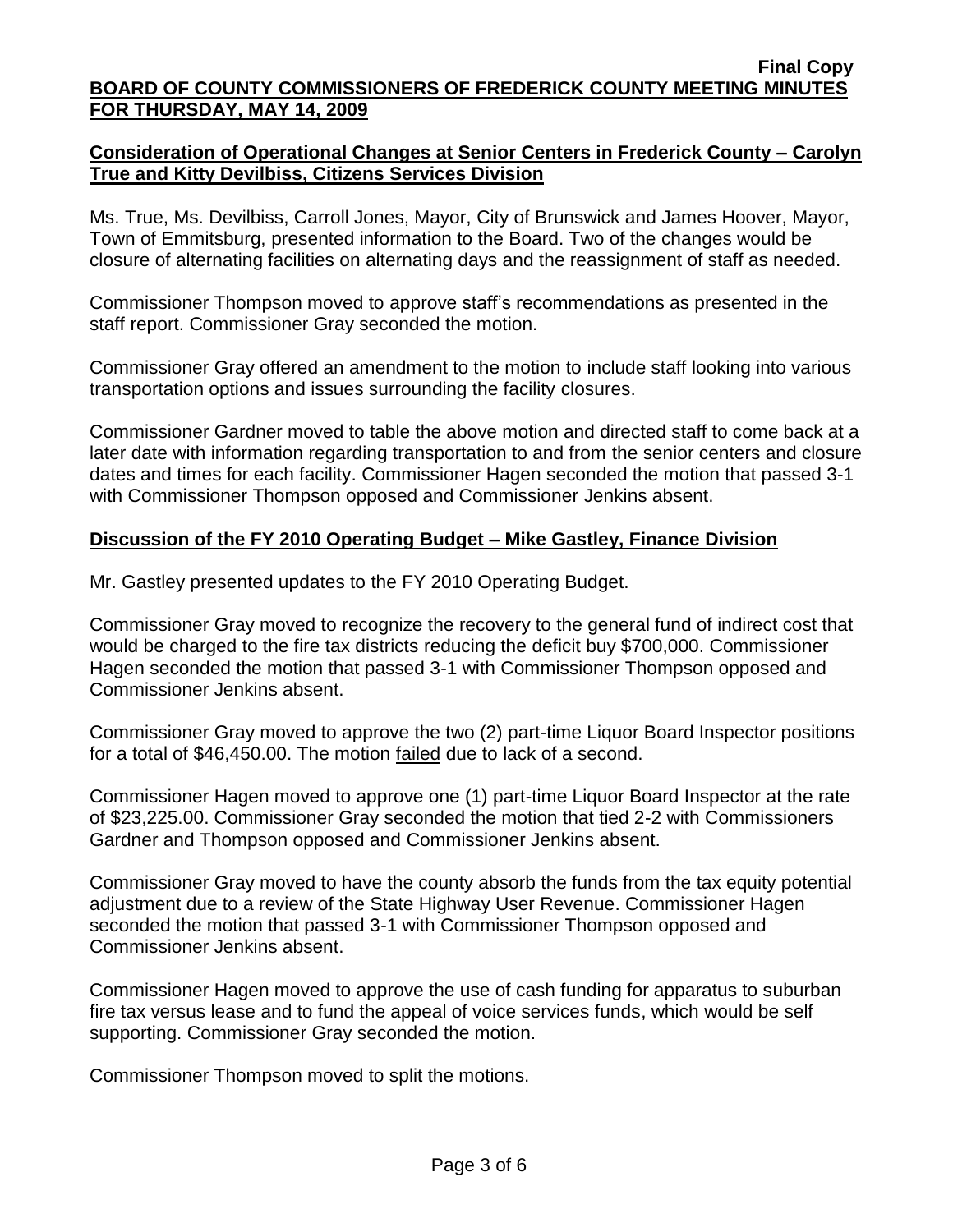The motion for the use of cash funding for apparatus to suburban fire tax versus lease passed 3-1 with Commissioner Thompson opposed and Commissioner Jenkins absent.

The motion to fund the appeal of voice services funds, which would be self supporting, passed 4-0 with Commissioner Jenkins absent.

Commissioner Gardner noted the discussion on the operating budget would resume Thursday, May 21, 2009.

# **CLOSED SESSION**

Commissioner Gray moved to proceed to closed session in accordance with Maryland Annotated Code State Government Article § 10-508(a) (1) To discuss: (i) The appointment, employment, assignment, promotion, discipline, demotion, compensation, removal, resignation, or performance evaluation of appointees, employees, or officials over whom it has jurisdiction; or (ii) Any other personnel matter that affects one or more specific individuals. Commissioner Hagen seconded the motion that passed 4-0 with Commissioner Jenkins absent.

## **COMMISSIONERS COMMENTS**

None.

# **PUBLIC COMMENTS**

None.

# **QUESTIONS – PRESS**

None.

# **ADJOURN**

The meeting adjourned at 12:20 p.m.

Respectfully submitted,

Mary E. Baker Recording Secretary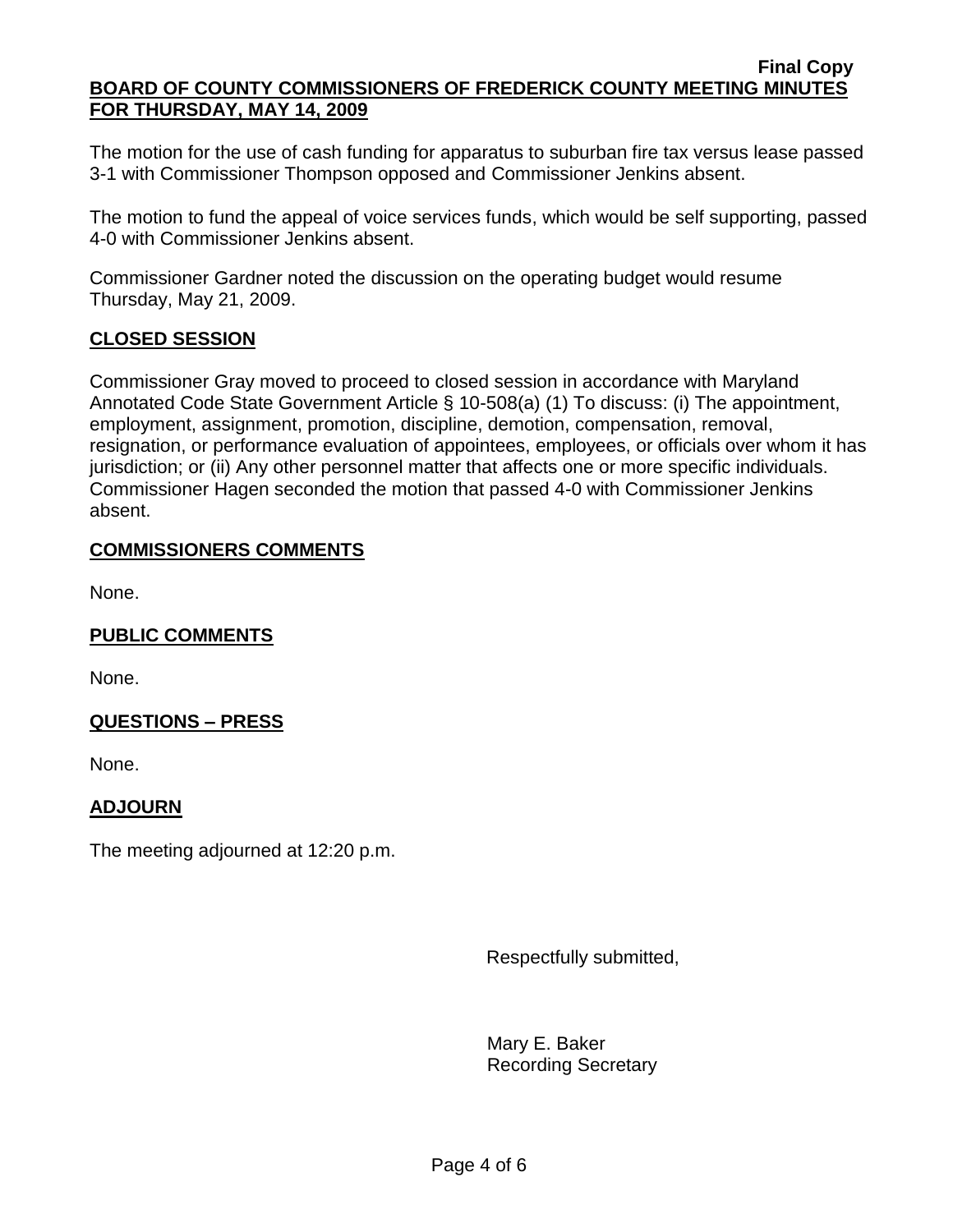## **FORM OF STATEMENT FOR CLOSING THE MEETING OF THURSDAY, MAY 14, 2009**

# **STATUTORY AUTHORITY TO CLOSE SESSION**

#### **State Government Article §10-508(a):**

(1)To discuss: (i) The appointment, employment, assignment, promotion, discipline, demotion, compensation, removal, resignation, or performance evaluation of appointees, employees, or officials over whom it has jurisdiction; or (ii) Any other personnel matter that affects one or more specific individuals.

#### **Motion:**

Commissioner Gray moved to go into closed session in accordance with the Maryland Annotated Code State Government Article § 10-508(a) (1)To discuss: (i) The appointment, employment, assignment, promotion, discipline, demotion, compensation, removal, resignation, or performance evaluation of appointees, employees, or officials over whom it has jurisdiction; or (ii) Any other personnel matter that affects one or more specific individuals. Commissioner Hagen seconded the motion that passed 4-0 with Commissioner Jenkins absent.

### **Topic to be Discussed:**

To conduct hearings on appeals from personnel actions

Mary E. Baker Recording Secretary